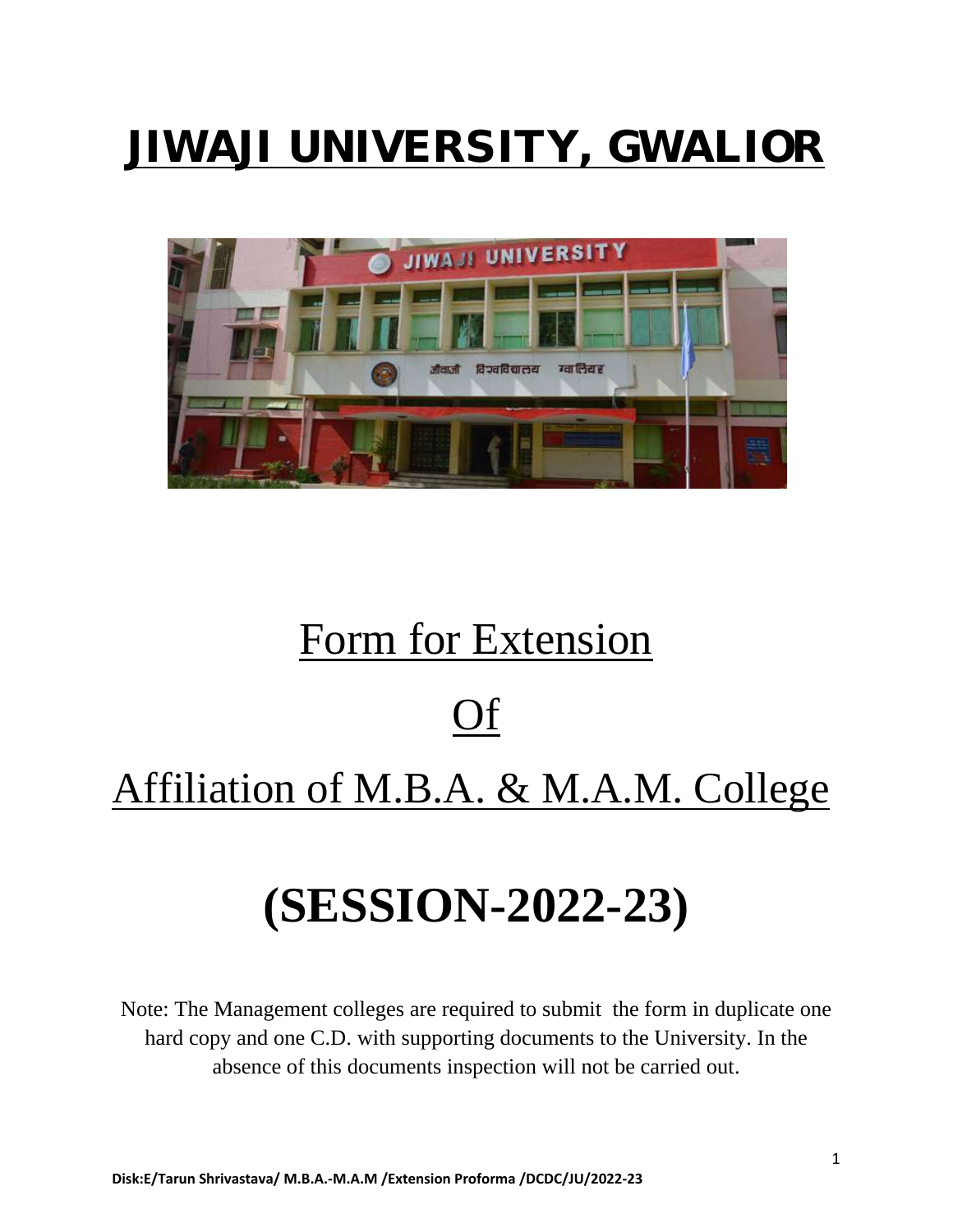| I. GENERAL                                                                                                                              |                                                                                              |
|-----------------------------------------------------------------------------------------------------------------------------------------|----------------------------------------------------------------------------------------------|
| <b>Name of College</b><br>a)                                                                                                            |                                                                                              |
| <b>Principal Name</b><br>$\mathbf{b}$                                                                                                   |                                                                                              |
| <b>Phone /Mobile</b><br>$\bf c)$<br>No.                                                                                                 |                                                                                              |
| <b>College E-mail</b><br>d)                                                                                                             |                                                                                              |
| Year of<br>$\bf{e}$<br><b>Establishment</b>                                                                                             |                                                                                              |
| <b>AISHE</b><br>f<br><b>Information</b><br>[Enclose letter]                                                                             |                                                                                              |
| <b>II. AFFILIATION</b>                                                                                                                  |                                                                                              |
| 1. Nature of affiliation<br>granted by the<br>University                                                                                |                                                                                              |
| (Temporary of<br>Permanent)<br>Give details.                                                                                            |                                                                                              |
| [Enclose copy of<br>approval letter]                                                                                                    |                                                                                              |
| 2. State whether<br>approval of Approval<br>of the AICTE has<br>been obtained. If so,<br>on what date? If not,<br>reasons to be stated. |                                                                                              |
| [Enclose copy of<br><b>AICTE letter]</b>                                                                                                |                                                                                              |
| 3. (Attach AICTE<br>proforma filled for<br>approval)                                                                                    |                                                                                              |
| <b>III. STATUS</b>                                                                                                                      |                                                                                              |
| 1. Date on which the<br>college was first                                                                                               |                                                                                              |
| started along with<br>supporting documents                                                                                              |                                                                                              |
|                                                                                                                                         | $\overline{2}$<br>Disk:E/Tarun Shrivastava/M.B.A.-M.A.M /Extension Proforma /DCDC/JU/2022-23 |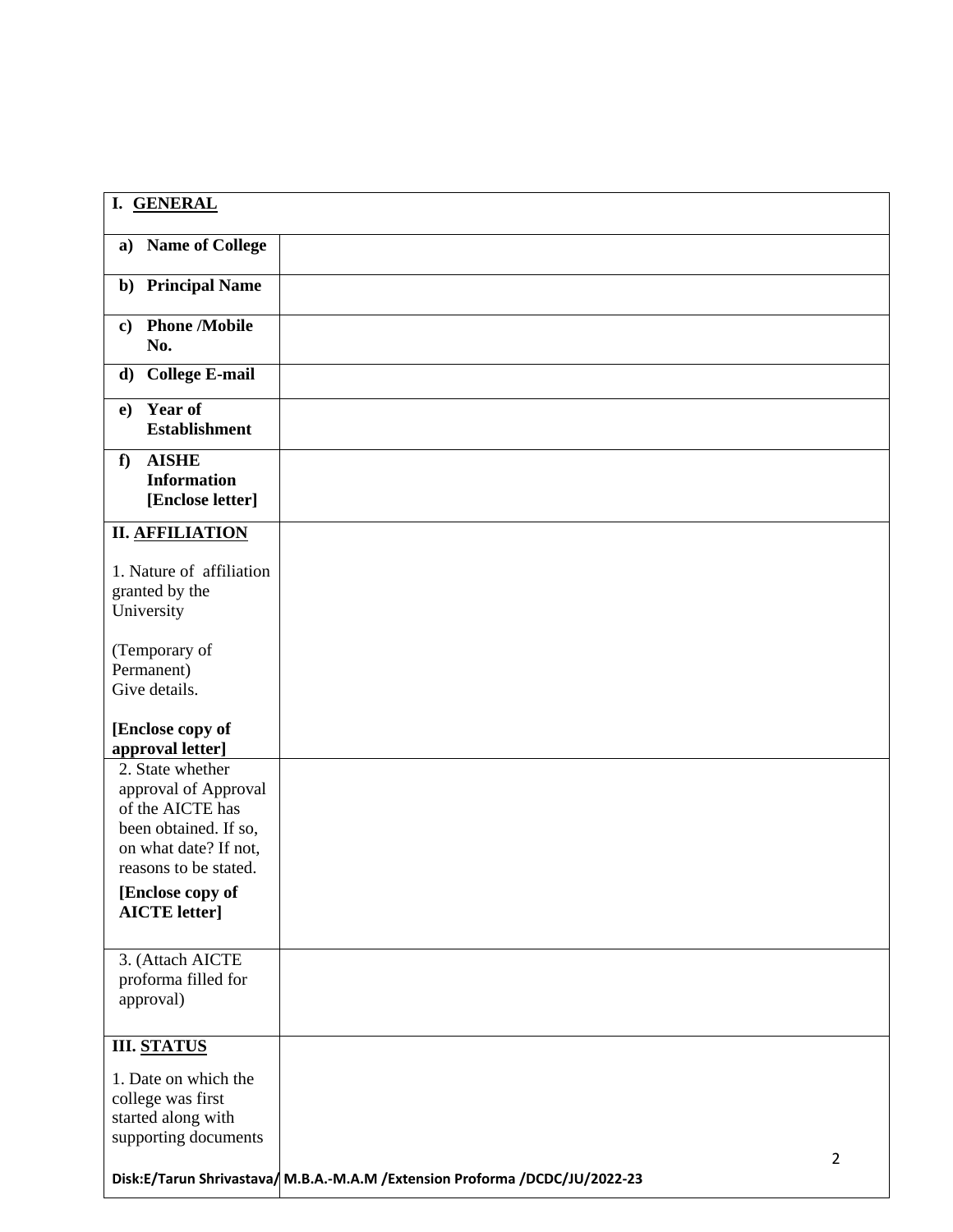| 2. Whether at any                      |                                       |                         |       |
|----------------------------------------|---------------------------------------|-------------------------|-------|
| point of time, the                     |                                       |                         |       |
| college was inspected                  |                                       |                         |       |
|                                        |                                       |                         |       |
| by the jiwaji<br>university? If so, on |                                       |                         |       |
|                                        |                                       |                         |       |
| what date? If not,                     |                                       |                         |       |
| reasons to be stated.                  |                                       |                         |       |
| 3. Furnish approval                    |                                       |                         |       |
| given by M.P. state                    |                                       |                         |       |
| higher education                       |                                       |                         |       |
| (Enclose Documents)                    |                                       |                         |       |
| <b>IV.</b> Details of other            |                                       | <b>Course Conducted</b> |       |
| institutions, if any                   |                                       |                         |       |
| being run by society                   |                                       |                         |       |
| the same premises                      | <b>Course of Jiwaji University</b>    |                         |       |
|                                        |                                       |                         |       |
| <b>IV. Facilities</b>                  | <b>Course of any other University</b> |                         |       |
|                                        |                                       |                         |       |
| Land area is 0.5 Acre                  |                                       |                         |       |
| for Urban                              |                                       |                         |       |
|                                        |                                       |                         |       |
| Land area is 1.0 Acre                  |                                       |                         |       |
| for Rural                              |                                       |                         |       |
|                                        |                                       |                         |       |
| V. STUDENT BODY                        |                                       |                         |       |
|                                        |                                       |                         |       |
| 1. (a) Total number of                 |                                       |                         |       |
| applications received                  |                                       |                         |       |
| for admission in 1st                   |                                       |                         |       |
| year.                                  |                                       |                         |       |
| M.B.A.                                 |                                       |                         |       |
|                                        |                                       |                         |       |
| M.A.M.                                 |                                       |                         |       |
| (b) Total number of                    |                                       |                         |       |
| students selected for                  |                                       |                         |       |
| admission in 1 <sup>st</sup> year.     |                                       |                         |       |
| [Enclose list]                         |                                       |                         |       |
| M.B.A.                                 |                                       |                         |       |
| M.A.M.                                 |                                       |                         |       |
| d. Number of S.C.                      | S.C.                                  | S.T.                    | Girls |
| S.T. and girls students.               |                                       |                         |       |
|                                        |                                       |                         |       |
|                                        |                                       |                         |       |
| M.B.A.                                 |                                       |                         |       |
|                                        |                                       |                         |       |
| M.A.M.                                 |                                       |                         |       |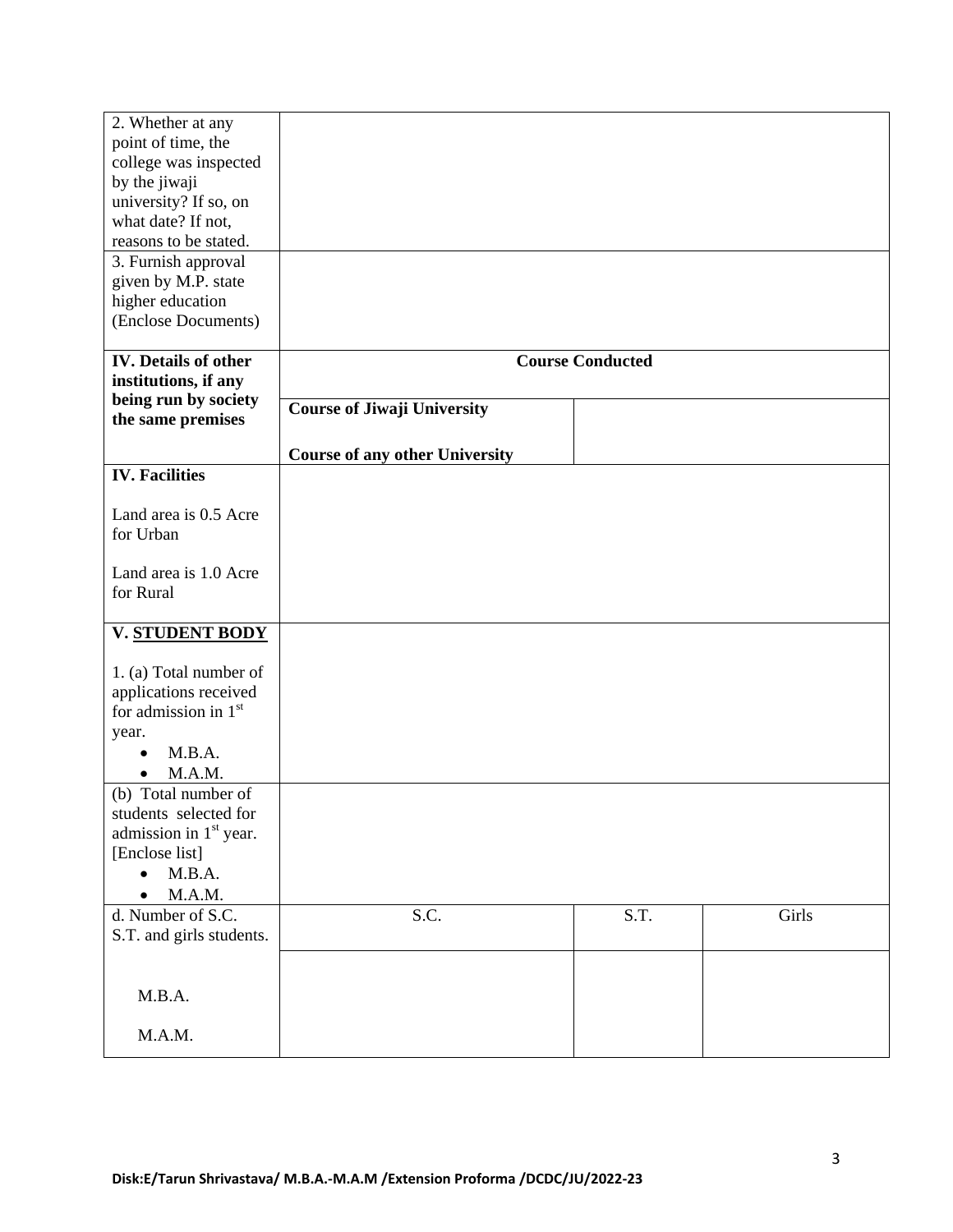| 2. (a) Percentage of<br>successful students in<br>the University<br>examination of last<br>year.<br>M.B.A.                                                                                                                             |                                                            |                                                       |                                                              |
|----------------------------------------------------------------------------------------------------------------------------------------------------------------------------------------------------------------------------------------|------------------------------------------------------------|-------------------------------------------------------|--------------------------------------------------------------|
| M.A.M.<br>(b) Are the students<br>colleges, from other<br>States of India or from<br>abroad? Give<br>respective numbers of<br>students from each of<br>the above sources.                                                              |                                                            |                                                       |                                                              |
| V. TEACHING<br><b>STAFF</b><br>(Details of Full Time<br>Teaching Staff)                                                                                                                                                                | <b>AICTE</b><br><b>Norms</b>                               | <b>Present Staff</b><br>(To be filled by the college) | <b>Shortfall</b><br>(To be filled by the<br>inspection team) |
| (a) Total number of<br>teachers including the<br>Principal, if any, (full<br>time) with their<br>qualification,<br>experience, pay scales<br>and the present pay                                                                       | Principal-01<br>Teachers=07                                |                                                       |                                                              |
| (for a batch of 60)<br><b>Note:- fill enclosed</b><br>proforma Annexure-<br>1 and Annexure-1I<br>for teaching post.                                                                                                                    | If No. of student<br>increase beyond<br>60 than Ratio 1:15 | (Attach list of teachers only)                        |                                                              |
| (b) Total number of<br>teachers including the<br>Principal, if any, (Part<br>time) with their<br>qualification, teaching<br>experience, standing at<br>the Bar. Pay scale if<br>any and the present<br>pay.<br>[Enclosed<br>Documents] |                                                            |                                                       |                                                              |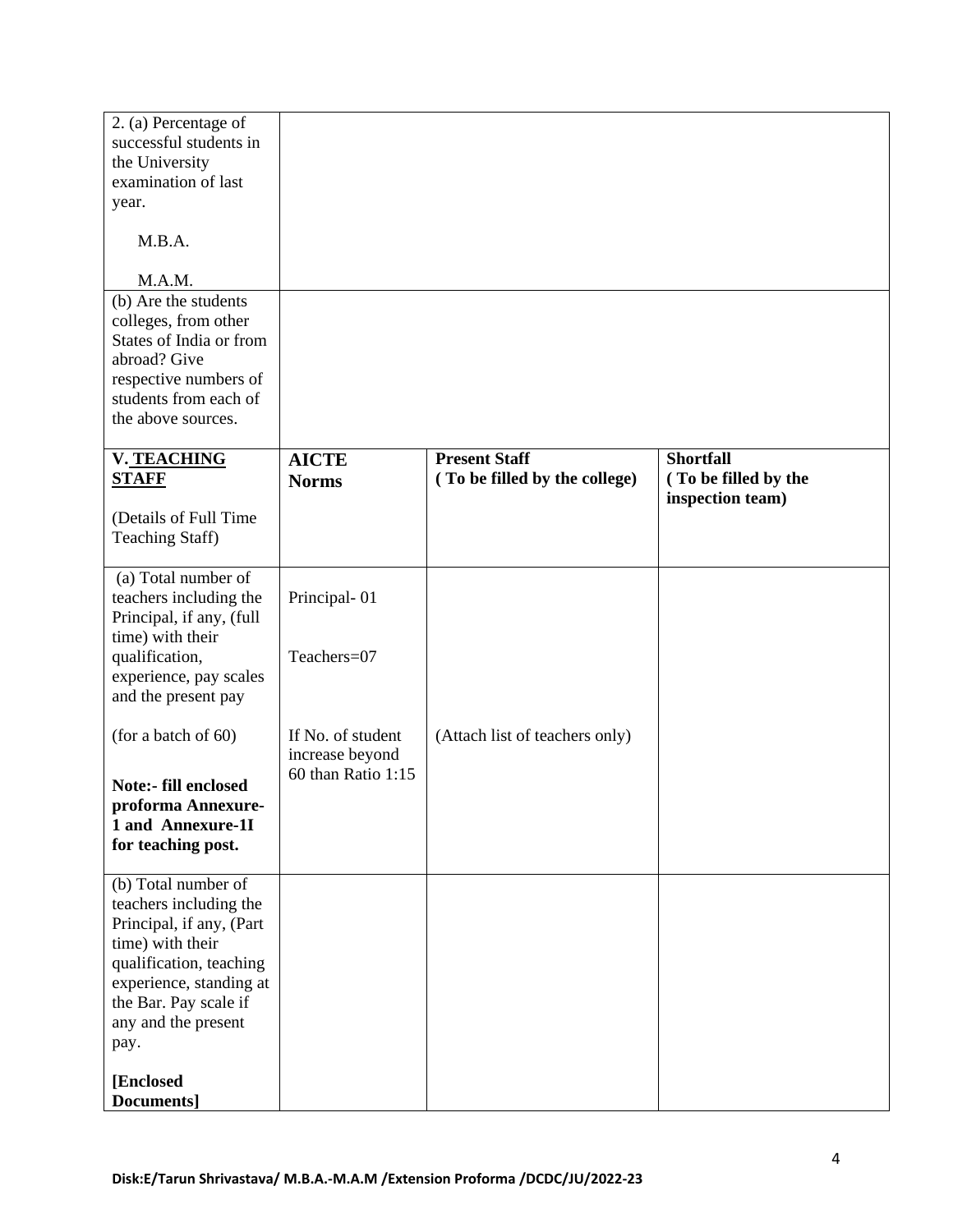| 3. Whether any dearth    |                    |  |
|--------------------------|--------------------|--|
|                          |                    |  |
| or difficulty            |                    |  |
| experienced in           |                    |  |
| recruiting qualified     |                    |  |
| teachers. State the      |                    |  |
| exact nature of          |                    |  |
| difficulties.            |                    |  |
| VI. LIBRARY              |                    |  |
|                          | With a reading     |  |
| 1 (a) Reading Room       | room capacity for  |  |
| 1000 sq. ft.             | at least 25%       |  |
|                          | students           |  |
| (b) Total number of      |                    |  |
| books in the library     | 500 books for one  |  |
| with a list of books,    | unit.              |  |
| classified subject wise. | including text &   |  |
| (Enclose List)           | reference          |  |
|                          | educational        |  |
|                          | encyclopedia, year |  |
|                          | books. CDROMs,     |  |
|                          | minimum 5          |  |
|                          | journals.          |  |
|                          | The library must   |  |
|                          | be augmented with  |  |
|                          | 200 titles         |  |
|                          |                    |  |
|                          | annually.          |  |
|                          | Photocopier        |  |
|                          | Computer           |  |
| $(C)$ Details of         |                    |  |
| additions during the     |                    |  |
| year with a list of      |                    |  |
| books, classified        |                    |  |
|                          |                    |  |
| subject wise. (Enclose   |                    |  |
| List)                    |                    |  |
| (d) Details of journals  | 1.                 |  |
| and periodicals          |                    |  |
| subscribed. (Enclose     | 2.                 |  |
| List)                    |                    |  |
|                          |                    |  |
|                          |                    |  |
|                          |                    |  |
| (e) Total amount spent   | 1. Initial         |  |
| during the year for      |                    |  |
| purchase of books with   | 2. First year      |  |
| Xerox copies of cash     |                    |  |
| vouchers.                |                    |  |
|                          |                    |  |
|                          |                    |  |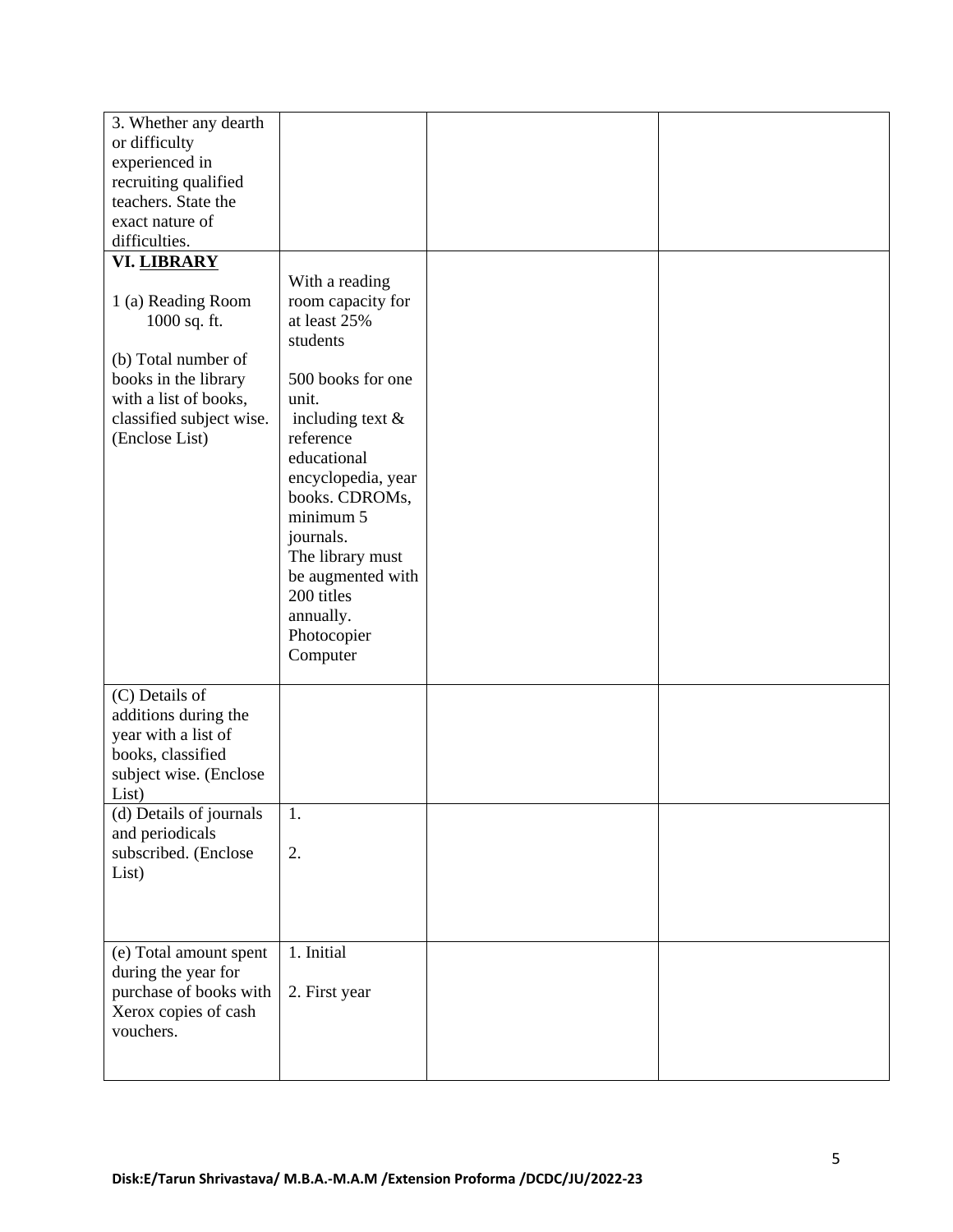| (f) Reading hours and<br>extent of students<br>attendance and use of                  |                              |                    |                                                           |                                                               |
|---------------------------------------------------------------------------------------|------------------------------|--------------------|-----------------------------------------------------------|---------------------------------------------------------------|
| library facilities.                                                                   |                              |                    |                                                           |                                                               |
| Whether leading of<br>books is allowed.                                               |                              |                    |                                                           |                                                               |
|                                                                                       |                              |                    |                                                           |                                                               |
| <b>VII. Building</b>                                                                  | <b>AICTE</b><br><b>Norms</b> |                    | <b>Present Status</b><br>(To be filled by the<br>college) | <b>Shortfall</b><br>(To be filled by inspection<br>committee) |
| $1(a)$ Details of<br>constructed building<br>with details of area<br>floor/room wise. |                              |                    |                                                           |                                                               |
| (b) Completion<br>certificate from local<br>authority                                 |                              |                    |                                                           |                                                               |
|                                                                                       | No. of Rooms                 | Area in<br>SQ.ft.  | <b>Present Status</b><br>(To be filled by the<br>college) | Shortfall<br>(To be filled by inspection<br>committee)        |
| (a) Class Rooms                                                                       |                              |                    |                                                           |                                                               |
| M.B.A.                                                                                | 02                           | 660 sq.ft.<br>each |                                                           |                                                               |
| M.A.M.                                                                                | 02                           | 660 sq.ft.<br>each |                                                           |                                                               |
| (b) Multi purpose Hall                                                                | 01                           | 1320 sq.<br>ft.    |                                                           |                                                               |
| (b) Activity Room                                                                     | 01                           |                    |                                                           |                                                               |
| (c) Principal Room                                                                    | 01                           | 300 sq.ft.         |                                                           |                                                               |
| (d) Faculty Room                                                                      | 01<br>For each<br>faculty    | 100 sq.ft.         |                                                           |                                                               |
| (e) Library                                                                           | 01                           | 1000 sq.ft.        |                                                           |                                                               |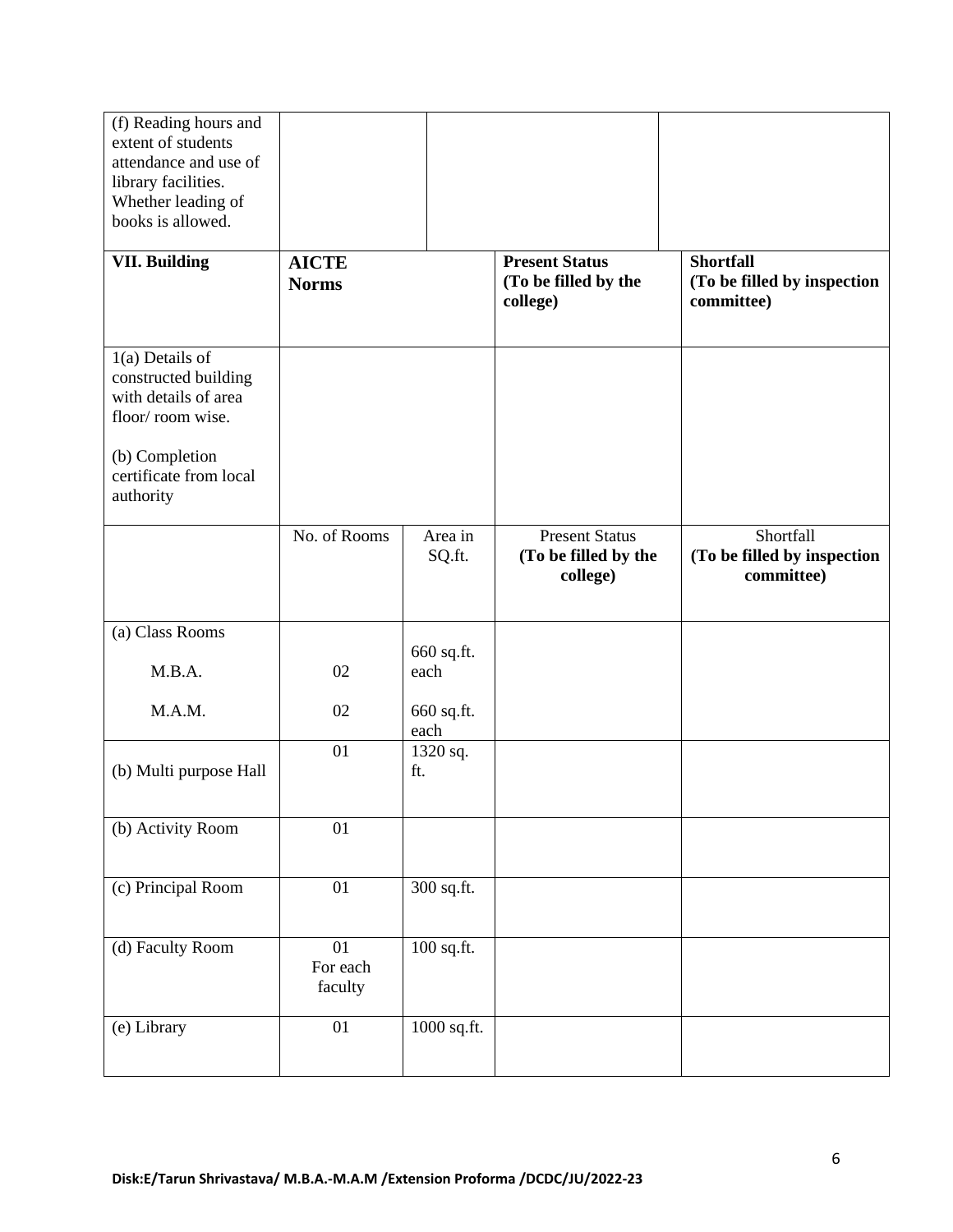| (f) Boys common                                                                                                                       | 01 | 1000 sq.ft.         |  |
|---------------------------------------------------------------------------------------------------------------------------------------|----|---------------------|--|
| room                                                                                                                                  |    |                     |  |
| Girls common<br>room                                                                                                                  | 01 | 1000 sq.ft.         |  |
| (g) Office Room                                                                                                                       | 01 | 1500 sq.ft.         |  |
| (h) Store Room                                                                                                                        | 01 |                     |  |
| (i) Computer Lab                                                                                                                      | 01 | 1500 sq.<br>ft.     |  |
| (j) Tutorial Room                                                                                                                     | 04 | 330 sq. ft.<br>each |  |
| (k) Board Room                                                                                                                        | 01 | 400 sq. ft.         |  |
| (5) Details of<br>outdoor/Indoor Games                                                                                                |    |                     |  |
| VIII. PRACTICAL<br><b>TRANING</b>                                                                                                     |    |                     |  |
| 1. (a) Details as to how<br>the practical training is<br>conducted.                                                                   |    |                     |  |
| (d) Whether the<br>prescribed methods of<br>training strictly<br>followed. Whether any<br>difficulty experienced.                     |    |                     |  |
| IX. EXAMINATION                                                                                                                       |    |                     |  |
| 1. (a) Dates of annual<br>examination/semester<br>examinations                                                                        |    |                     |  |
| (b) Number of students<br>appeared                                                                                                    |    |                     |  |
| <b>X. FEE &amp; OTHER INCOME OF THE</b><br><b>COLLEGE</b>                                                                             |    |                     |  |
| 1. (a) Details of the fee structure of the college,<br>admission fee rate, month/annual fee and<br>examination fee rate to be stated. |    |                     |  |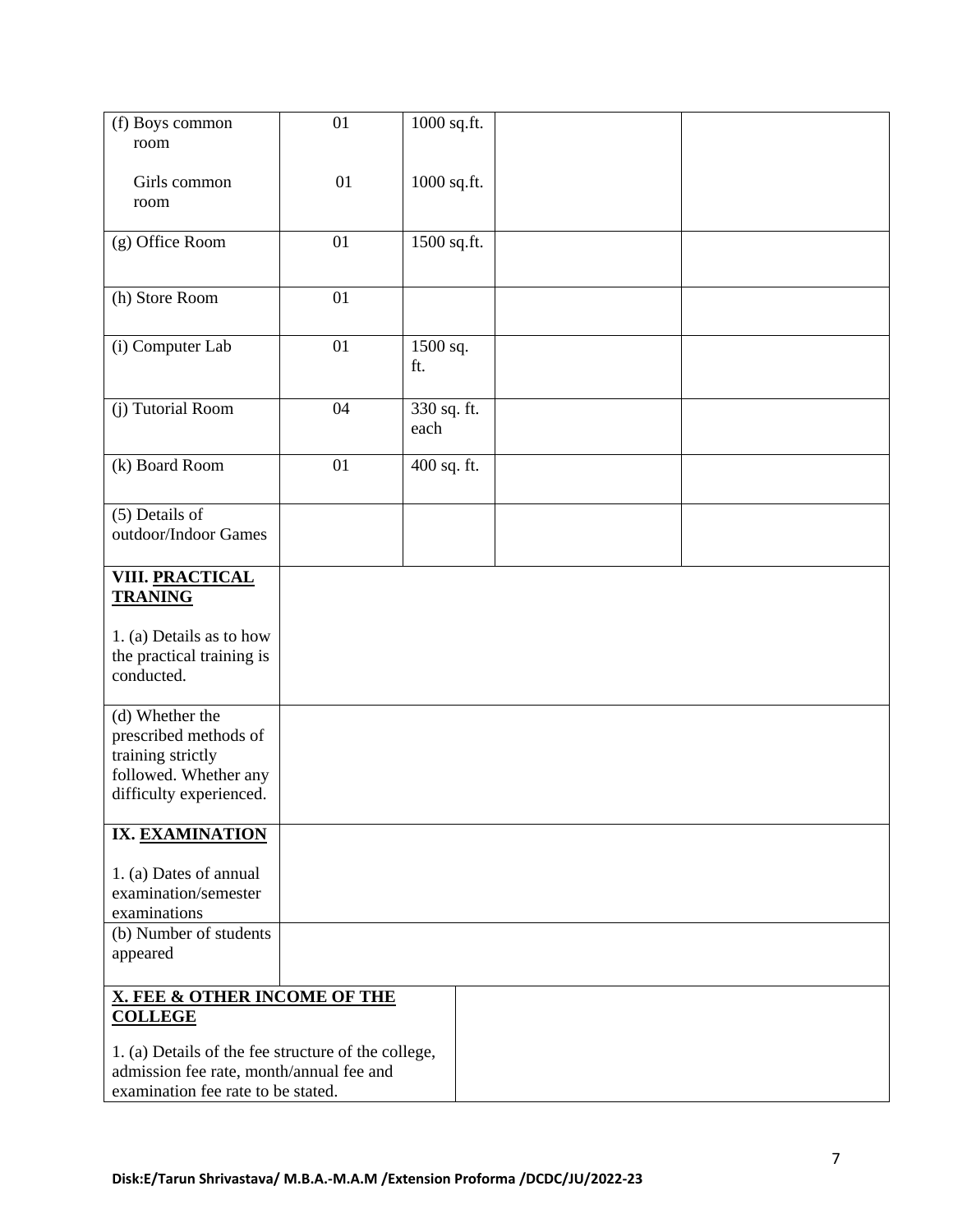| (b) Total amount of fee collected during the year<br>and other income of the college.                 |                                                                                                                                                                                                      |
|-------------------------------------------------------------------------------------------------------|------------------------------------------------------------------------------------------------------------------------------------------------------------------------------------------------------|
| (c) Details of amounts spent on the following for<br>further development during the year:             |                                                                                                                                                                                                      |
| (i) Library                                                                                           |                                                                                                                                                                                                      |
| (ii) Building of the college                                                                          |                                                                                                                                                                                                      |
| (iii) Furniture of the college                                                                        |                                                                                                                                                                                                      |
| (iv) For the welfare of the students and teachers<br>of the college.                                  |                                                                                                                                                                                                      |
| XI. OTHER INFORMATION                                                                                 |                                                                                                                                                                                                      |
| 1.(a) Enclose a copy of the prospectus for the<br>current year.                                       |                                                                                                                                                                                                      |
| (b) Medium of instructions in the college.                                                            |                                                                                                                                                                                                      |
| (c) Working hours and shifts, if any. Copies of<br>class routines to be enclosed.                     |                                                                                                                                                                                                      |
| XIII. NON TEACHING STAFF                                                                              |                                                                                                                                                                                                      |
| 1. (a) Total number of non-teaching staff in the<br>college including last grade employees.           | Office cum Accountant<br>$-01$<br>1)<br>Library/ Library Assistant<br>$-01$<br>2)<br>Office Assistant cum Typist - 02<br>3)<br><b>Store Keeper</b><br>$-01$<br>4)<br>Attendant/Helper<br>$-02$<br>5) |
| (b) Pay scale and other facilities provided to<br>them                                                |                                                                                                                                                                                                      |
| XII. RECENT TRENDS IN THE<br><b>COLLEGES REGARDS</b>                                                  |                                                                                                                                                                                                      |
| 1. (a) Enrolment year wise                                                                            |                                                                                                                                                                                                      |
| (b) Income and expenditure                                                                            |                                                                                                                                                                                                      |
| (c) Sources if income, Government and private                                                         |                                                                                                                                                                                                      |
| (d) Does the college, charge capitations fees, if<br>so, when and at what rate and what is the trend? |                                                                                                                                                                                                      |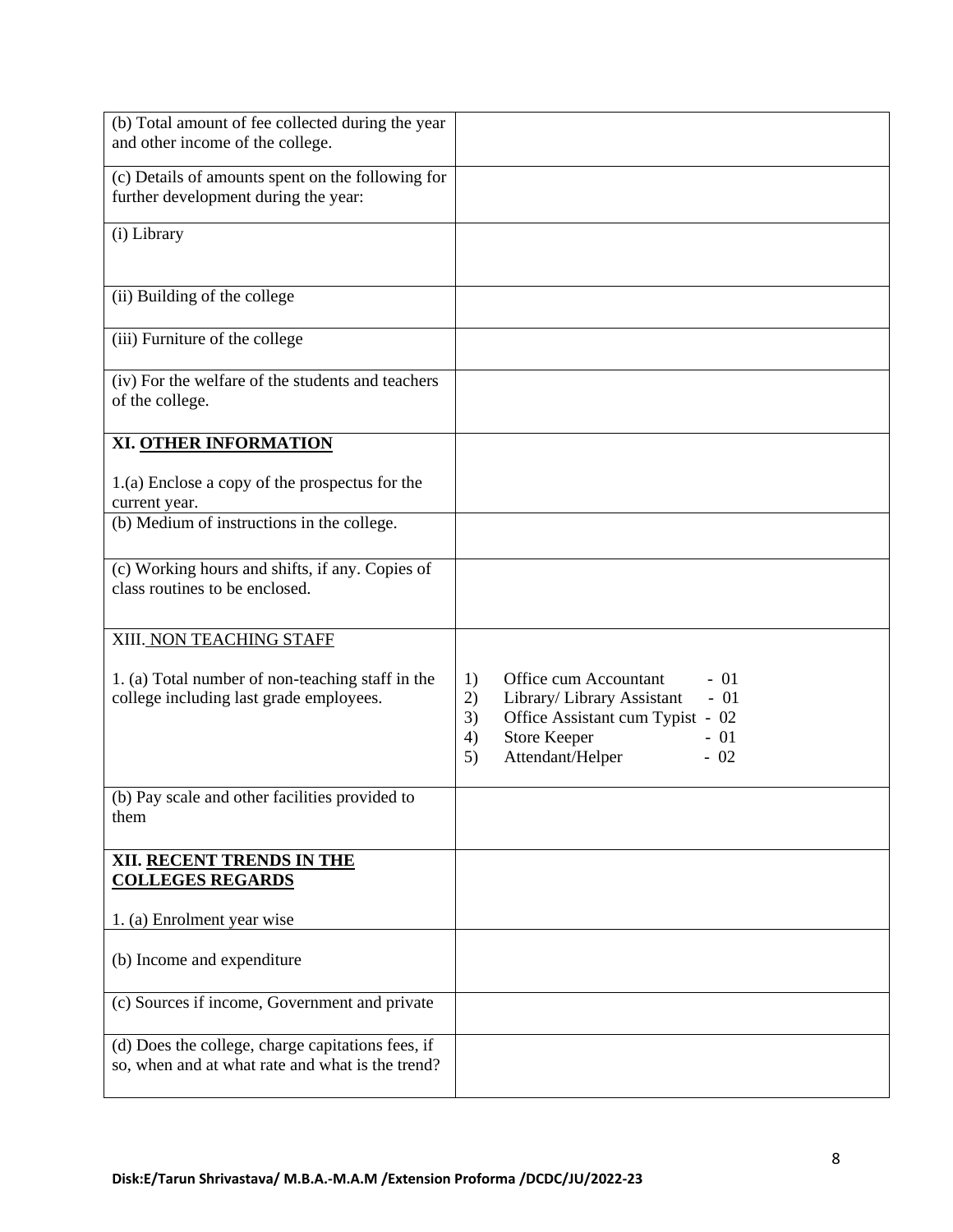| XIII. STUDENT DISCIPLINE                          |                                                                                                                    |
|---------------------------------------------------|--------------------------------------------------------------------------------------------------------------------|
| State the nature of discipline maintained by      |                                                                                                                    |
| students of the college giving details.           |                                                                                                                    |
| XIV. COMPETITION IN ATTRACTING                    |                                                                                                                    |
| <b>STUDENTS</b>                                   |                                                                                                                    |
| Do you experience any unfair competition from     |                                                                                                                    |
| any other law college or department of            |                                                                                                                    |
| University in the matter of inflow of student? If |                                                                                                                    |
| so, state the nature and source of such           |                                                                                                                    |
| competition and suggest remedies.                 |                                                                                                                    |
| <b>XV. DECLARATION</b>                            |                                                                                                                    |
|                                                   | The statements in this from are truly and responsibly made with awareness that any statement found untrue,         |
|                                                   | suppressions very or suggestion false will render the approval of Affiliation to the department /college liable to |
| be cancelled by the Jiwaji University.            |                                                                                                                    |
|                                                   |                                                                                                                    |
| Date:                                             | (Signature)                                                                                                        |
|                                                   |                                                                                                                    |
| Place:<br>(college seal)                          | Principal, of the College                                                                                          |
|                                                   |                                                                                                                    |

**Note:- Incomplete Performa's are liable to be rejected.**

#### **observation of the Inspection Committee:**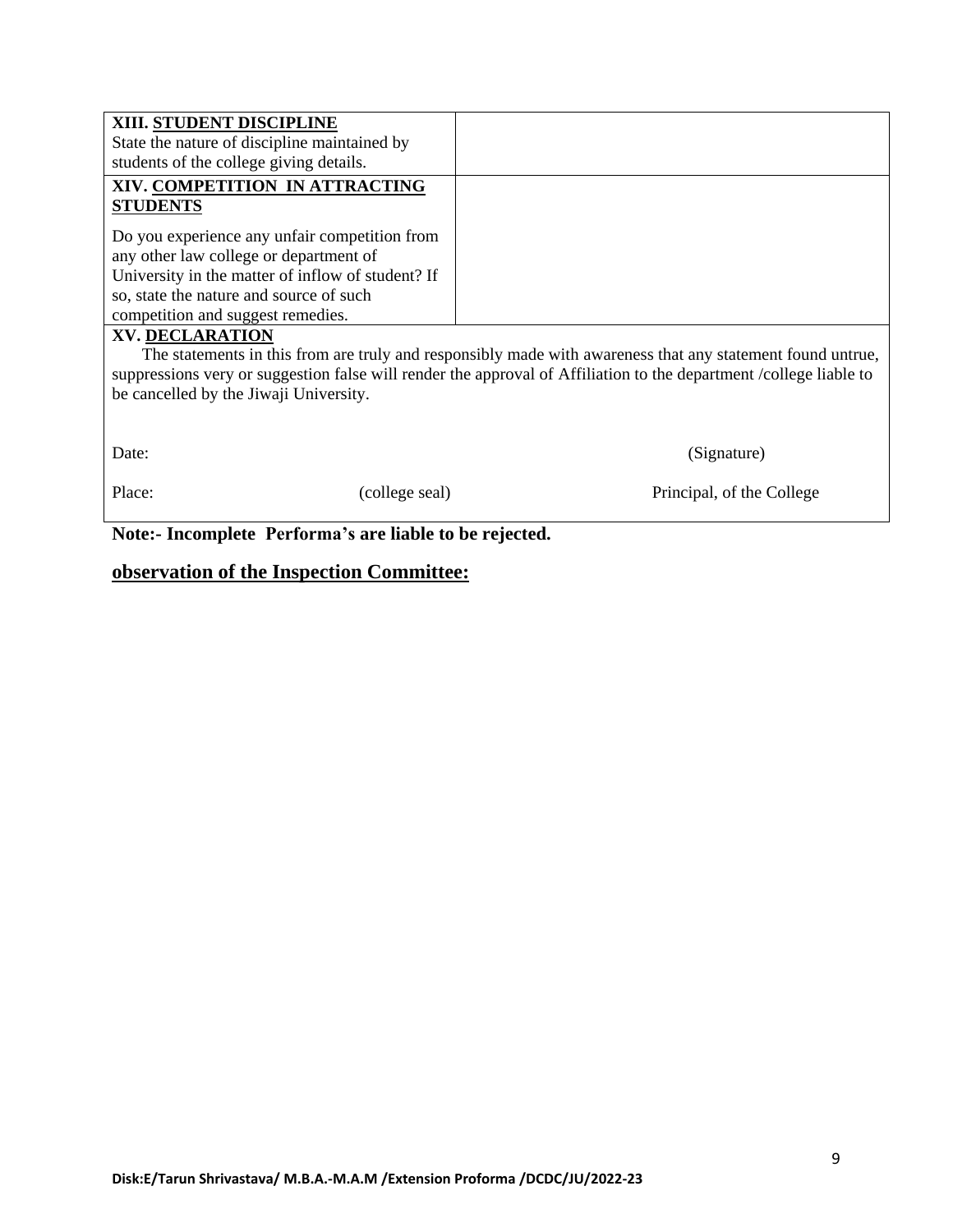**Annexure - 1**

## महाविद्यालय का नाम.............................. परिनियम 28/17 के अन्तर्गत कार्यरत शिक्षक (सत्र 2022-23) हेतु

| स.<br>क. | शिक्षक<br>का<br>नाम | पद<br>का<br>नाम | जन्म<br>दिनांक | बैंक<br>खाता<br>कुमांक | कक्षा<br>12<br>50<br>$\%$ | स्नातक<br>50% | स्नातकोत्तर<br>55% | नेट | पी.<br>एचडी | अनुभव | फोटो<br>रंगीन | हस्ताक्षर |
|----------|---------------------|-----------------|----------------|------------------------|---------------------------|---------------|--------------------|-----|-------------|-------|---------------|-----------|
|          |                     |                 |                |                        |                           |               |                    |     |             |       |               |           |
|          |                     |                 |                |                        |                           |               |                    |     |             |       |               |           |
|          |                     |                 |                |                        |                           |               |                    |     |             |       |               |           |

नोटः– तालिका के साथ 28/17 की चयन समिति की अनुशंसा (एन.सी.टी.ई./यू.जी. सी.नियमानुसार) संलग्न करे उक्त जानकारी पूर्ण न होने की दशा में होने वाली असुविधा के लिये महाविद्यालय स्वयं जिम्मेदार होगें।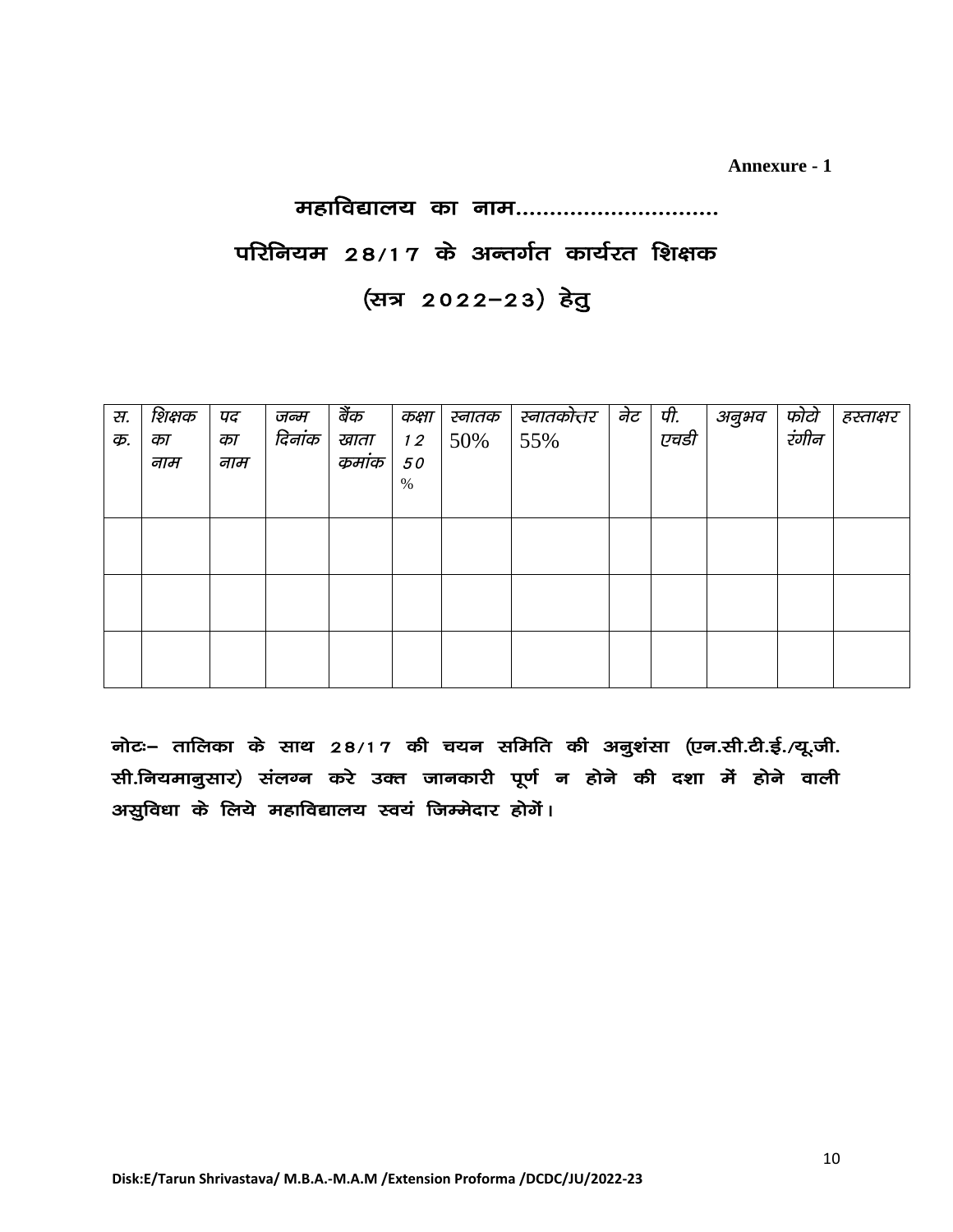**Annexure - 2**

#### महाविद्यालय का नाम..............................

#### महाविद्यालय प्रबंधन समिति द्वारा कार्यरत शिक्षक

#### (सत्र 2022-23) हेतु

| स.<br>क्र. | शिक्षक<br>का | पद<br>का | जन्म<br>दिनांक | बैंक<br>खाता | कक्षा<br>12 | स्नातक<br>50% | स्नातकोत्तर<br>55% | नेट | पी.<br>एचडी | अनुभव | फोटो<br>रंगीन | हस्ताक्षर |
|------------|--------------|----------|----------------|--------------|-------------|---------------|--------------------|-----|-------------|-------|---------------|-----------|
|            | नाम          | नाम      |                | कुमांक       | 50<br>$\%$  |               |                    |     |             |       |               |           |
|            |              |          |                |              |             |               |                    |     |             |       |               |           |
|            |              |          |                |              |             |               |                    |     |             |       |               |           |
|            |              |          |                |              |             |               |                    |     |             |       |               |           |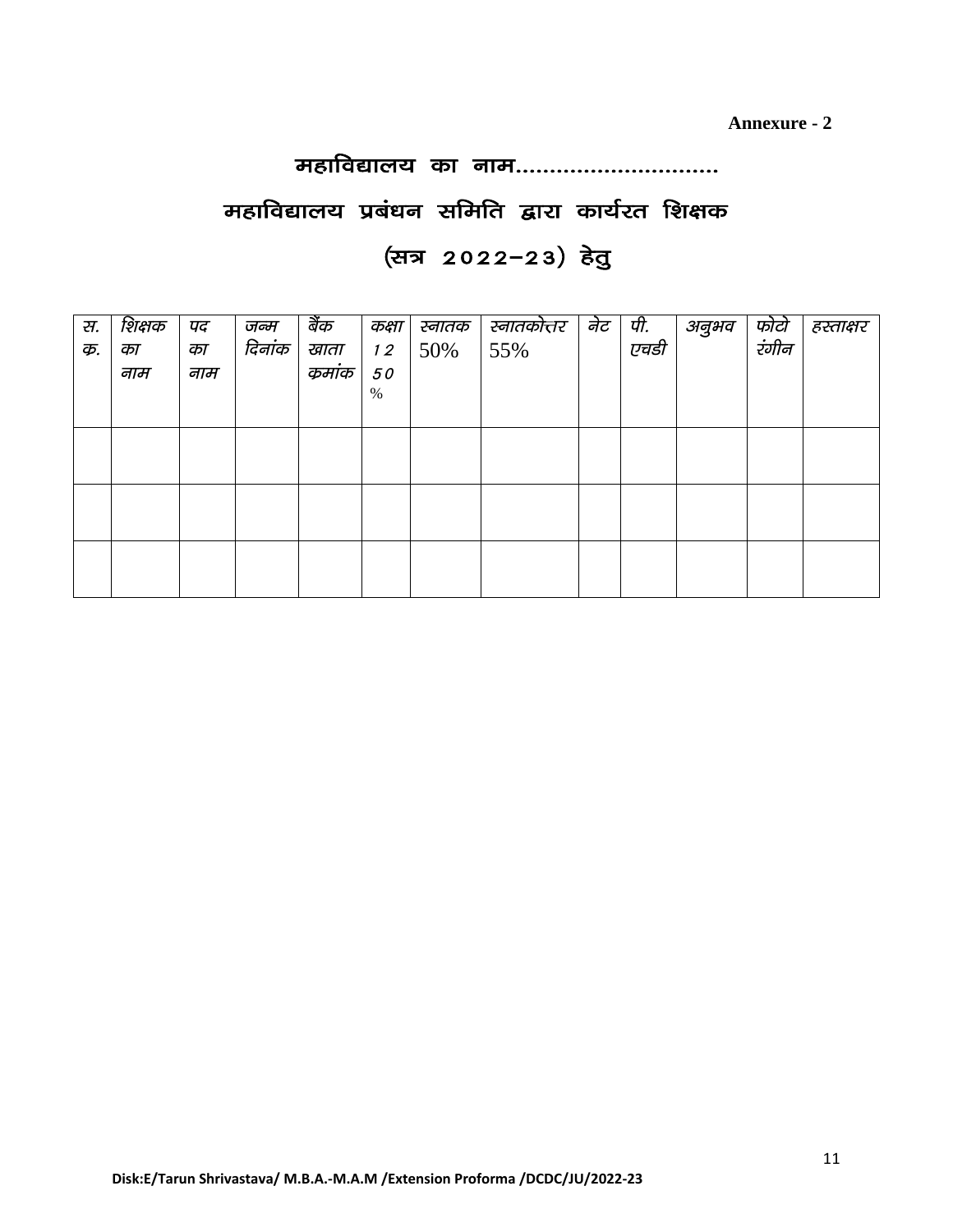### जीवाजी विश्वविद्यालय, ग्वालियर



#### वार्षिक प्रतिवेदन का प्रारूप

(1 जुलाई 2019 से 30 जून 2020 तक)

| महाविद्यालय का स्तर :–                           | स्नातक :–          | स्नातकोत्तरः– |
|--------------------------------------------------|--------------------|---------------|
| महाविद्यालय का प्रकारः–                          | शासकीयः– अशासकीयः– |               |
|                                                  |                    |               |
|                                                  |                    |               |
|                                                  |                    |               |
|                                                  |                    |               |
| नाम, पदनाम, टेलीफोन न0/मोबाईल न0 सम्पर्क व्यक्ति |                    |               |
|                                                  |                    |               |
|                                                  |                    |               |
|                                                  |                    |               |
|                                                  |                    |               |

नोटः– यदि संबंधित महाविद्यालय द्वारा निर्धारित समयावधि में प्रतिवेदन संबंधी जानकारी उपलब्ध नहीं कराई जाती है तो शासन को अवगत कराया जावेगा तथा उन महाविद्यालय की सम्बद्धता समाप्त करने की कार्यवाही की जावेगी।